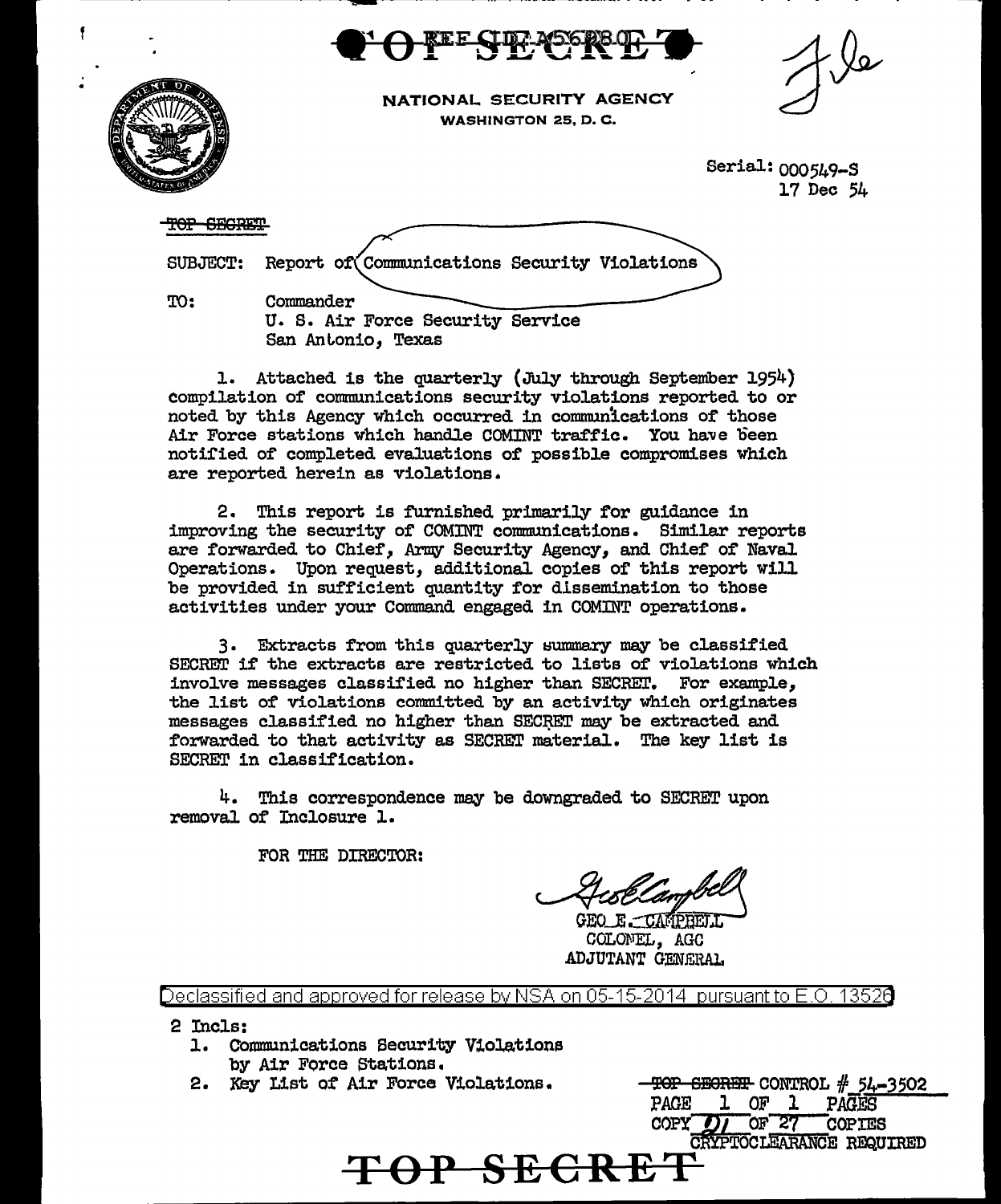# OPESE CRET

Serial:000549-S

TOP SECRET

cc:

**NSA Europe** NSA United Kingdom NSA Far East NSA Alaska NSA Pacific  $AG$  $c/s$ COMSEC  $(3)$  $S/$  ASST  $\leftarrow$ **KKKKKK COM** PROD  $G6B$ 411  $b12$ 413

 $M/R$ : This is a compilation of communications security violations committed by Air Force stations during July, August, and September 1954. A similar report will be forwarded to Chief, 4SA, and CNO. USAFSS furnished 10 copies.

 $\sqrt{31}$ -2, 60454/pa

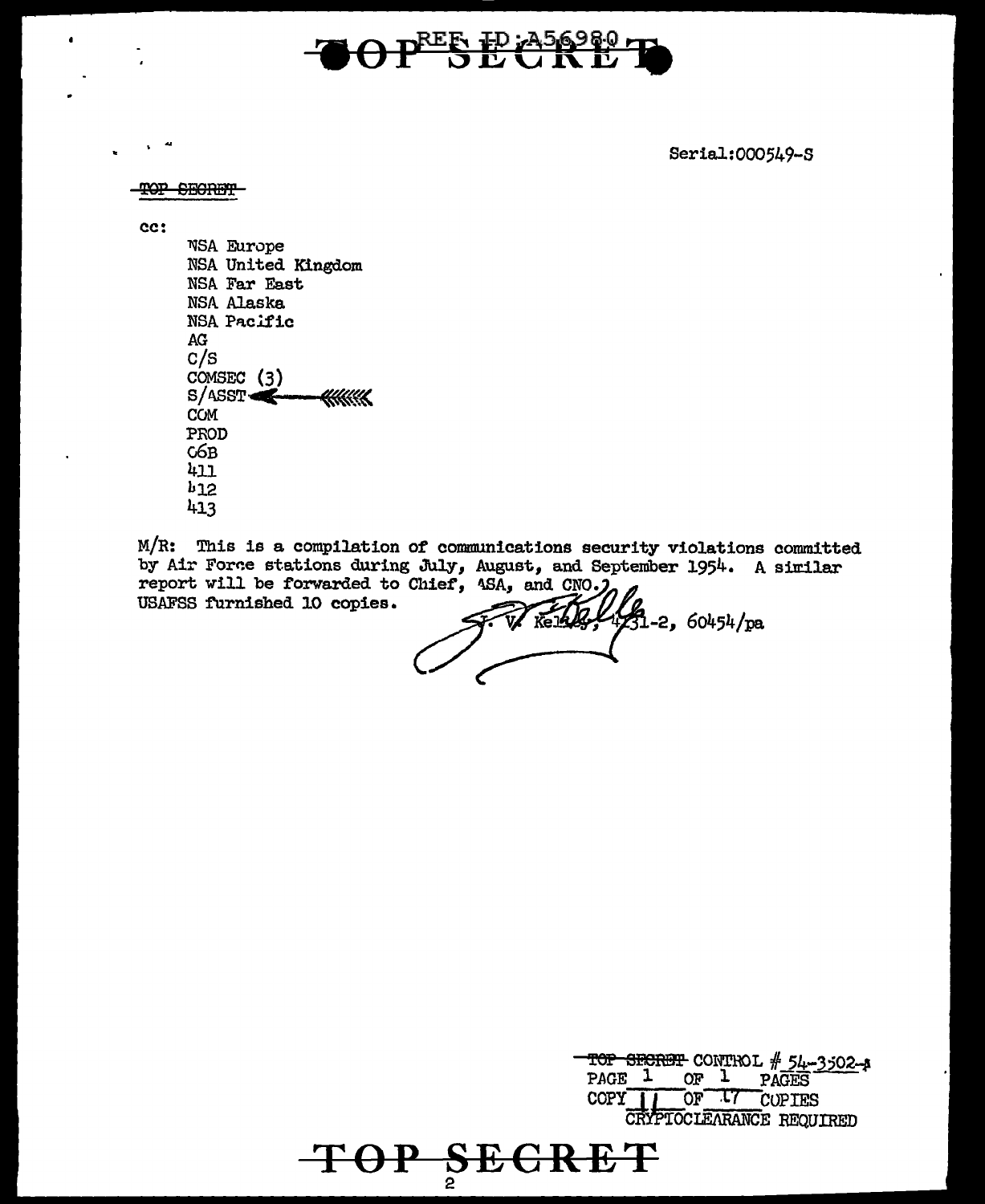•

 $\frac{1}{\sqrt{2}}$ 

## **OP SECRES**

### COMMUNICATIONS GECURITY VIOLATIONS BY AIR FORCE STATIONS

| $\underline{\mathtt{D}}\mathtt{T}\mathtt{G}$ | TRIGRAPH                               | KEY NO.         | <b>REMARKS</b>                                                                                                                                   |
|----------------------------------------------|----------------------------------------|-----------------|--------------------------------------------------------------------------------------------------------------------------------------------------|
|                                              |                                        |                 | USA-33                                                                                                                                           |
|                                              |                                        |                 | JULY                                                                                                                                             |
| 030002Z                                      | AEF                                    | ı               | Fitth rotor straight rather than                                                                                                                 |
| 030045Z                                      | <b>AEB</b>                             | ı               | reversed<br>Fifth rotor straight rather than<br><b>reversed</b>                                                                                  |
| 070020Z<br>1516152                           | <b>AXC</b>                             | 4a<br>4c        | Broke on ADYRI vice ADRYI<br>Broke on KHRDO vice KHRZO                                                                                           |
|                                              |                                        |                 | <b>AUGUST</b>                                                                                                                                    |
| 260005Z                                      | <b>BHP</b>                             | 8               | Broke using trigraph BKP                                                                                                                         |
|                                              |                                        |                 | <b>SEPTEMBER</b>                                                                                                                                 |
| 0315152                                      | <b>APC</b>                             | 14              | Fourth rotor failed at counter<br>reading 0280                                                                                                   |
| 041205Z<br>210610Z                           | BFN                                    | 4d<br>14        | Broke on DLJNB vice DLJNN<br>Fourth rotor failed                                                                                                 |
|                                              |                                        |                 | $USA-34$                                                                                                                                         |
|                                              |                                        |                 | SEPTEMBER                                                                                                                                        |
| 091855Z<br>120800Z                           |                                        | <b>12</b><br>12 | Key tape stuck<br>Key tape stuck                                                                                                                 |
|                                              |                                        |                 | $USA-34B$                                                                                                                                        |
|                                              |                                        |                 | AUGUST.                                                                                                                                          |
| 162230Z                                      |                                        | 11              | Keyboard operation                                                                                                                               |
|                                              |                                        |                 | USA-38                                                                                                                                           |
|                                              |                                        |                 | JULY                                                                                                                                             |
| 070150Z<br>200128Z<br>200128Z                | <b>BRT</b><br><b>DXC</b><br><b>DXF</b> | 8<br>4b<br>4d   | Broke using trigraph BJT<br>Broke on DYWBB vice DXWBB<br>Broke on FFMKH vice KFWKH                                                               |
|                                              |                                        |                 | <b>AUGUST</b>                                                                                                                                    |
| 0923152                                      | BHR                                    | 4d              | Broke on XRFNS vice XRFNV                                                                                                                        |
| Incl 1                                       |                                        |                 | TOP SECRET CONTROL #54-3502-B<br>OF 10<br>PAGE<br>ı<br><b>PAGES</b><br>OF $27$<br>COPY <sup>-</sup><br><b>COPIES</b><br>CRYPTOCLEARANCE REQUIRED |

. ... . . . . . ••••• . . .. .

 $\ddotsc$ 

 $\vdots$  :

. . ..... .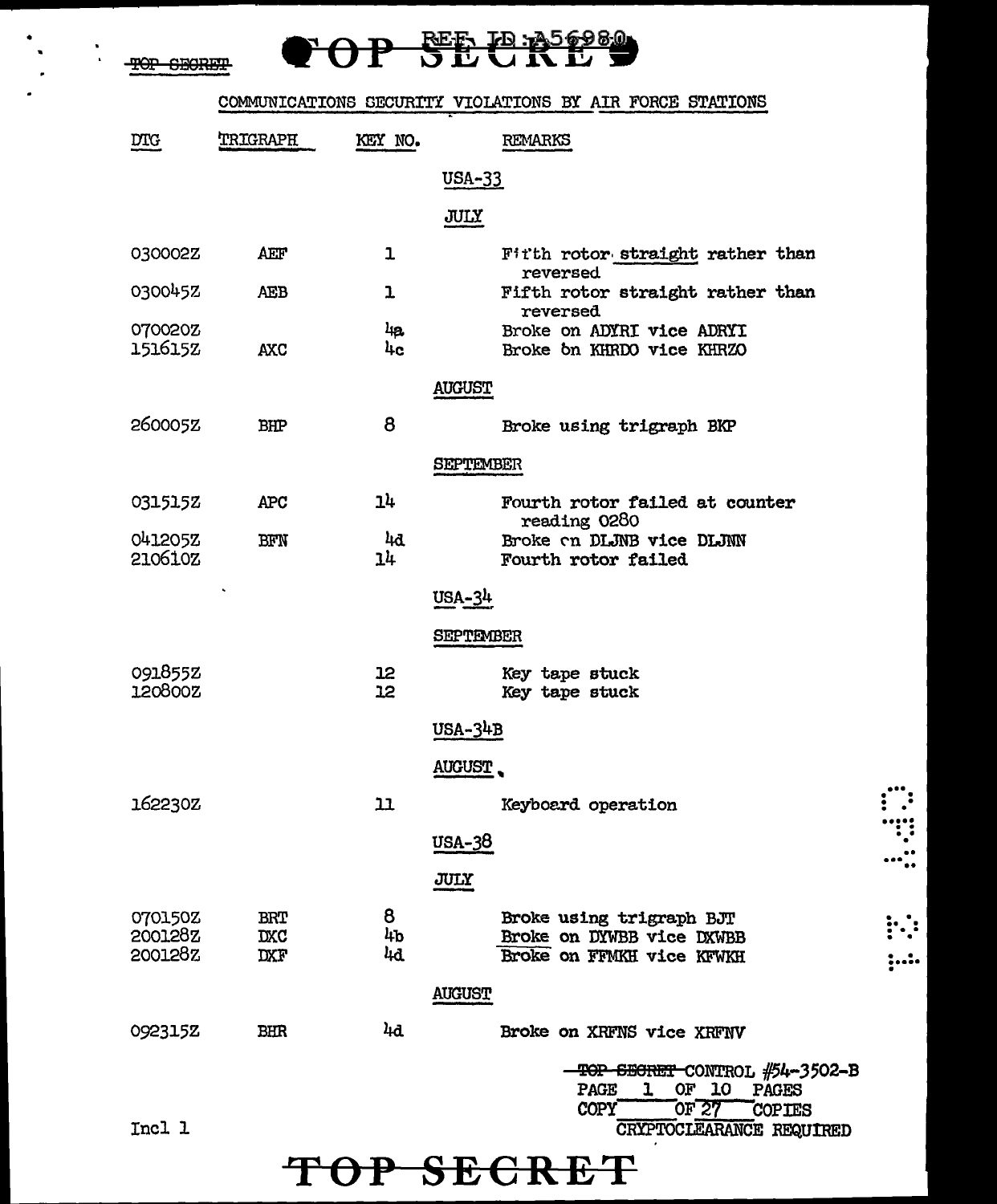

VIOIATIONS (Cont'd)

| <b>DTG</b>                                                                                                                       | <b>TRIGRAPH</b>                                                           | KEY NO.                                    | REMARKS                                                                                                                                                                                                                                                                                                                                                                                 |
|----------------------------------------------------------------------------------------------------------------------------------|---------------------------------------------------------------------------|--------------------------------------------|-----------------------------------------------------------------------------------------------------------------------------------------------------------------------------------------------------------------------------------------------------------------------------------------------------------------------------------------------------------------------------------------|
|                                                                                                                                  |                                                                           |                                            | <u>USA-38</u> (Cont'd)                                                                                                                                                                                                                                                                                                                                                                  |
|                                                                                                                                  |                                                                           |                                            | AUGUST (Cont'd)                                                                                                                                                                                                                                                                                                                                                                         |
| 250107Z<br>290015Z.                                                                                                              | <b>CST</b><br>DNY                                                         | 4đ.<br>4 <sub>b</sub>                      | Broke on JHJFN vice UHJFN<br>Broke on ZDNEG vice ZDNEF                                                                                                                                                                                                                                                                                                                                  |
|                                                                                                                                  |                                                                           |                                            | <b>SEPTEMBER</b>                                                                                                                                                                                                                                                                                                                                                                        |
| 041920Z<br>1002452<br>230045Z<br>240050Z<br>301300Z<br>301300Z<br>301555Z<br>301555Z<br>301930Z                                  | AVU<br>DHA<br>DLI<br>EFX<br>EFU<br><b>EGA</b>                             | 44<br>11<br>٦ıα<br>4d<br><b>SSSSS</b>      | Broke on KGTAL vice AXTAL<br>Keyboard operation<br>Broke on HMNXN vice HMNXS<br>Broke on MARIA vice MARDA<br>Used key list assigned to USA-38B<br>Used key list assigned to USA-38B<br>Used key list assigned to USA-38B<br>Used key list assigned to USA-38B<br>Used key list assigned to USA-38B                                                                                      |
|                                                                                                                                  |                                                                           |                                            | USA-38B                                                                                                                                                                                                                                                                                                                                                                                 |
|                                                                                                                                  |                                                                           |                                            | <b>JULY</b>                                                                                                                                                                                                                                                                                                                                                                             |
| 0201152<br>100256Z<br>271205Z<br>271206Z<br>271429Z<br>2715162<br>271550Z<br>271555Z<br>2716052<br>2716452<br>2717592<br>3015152 | <b>ARL</b><br><b>CVI</b><br>ILZ<br><b>IMC</b><br><b>TMG</b><br>IWX<br>JXZ | 8<br>4c<br>2<br>2<br>2<br>2<br>近らところ<br>4d | Broke using trigraph AJL<br>Broke on ARTNY vice ARENY<br>Broke on AM rotor arrangement<br>Broke on AM rotor arrangement<br>Broke on AM rotor arrangement<br>Broke on AM rotor arrangement<br>Broke on AM rotor arrangement<br>Broke on AM rotor arrangement<br>Broke on AM rotor arrangement<br>Broke on AM rotor arrangement<br>Broke on BNPYQ vice BNPYG<br>Broke on HZANK vice HZANG |
|                                                                                                                                  |                                                                           |                                            | <b>AUGUST</b>                                                                                                                                                                                                                                                                                                                                                                           |
| 141950Z<br>240204Z                                                                                                               | TNX                                                                       | 12<br>4đ                                   | Key tape stuck<br>Broke on DIMFV vice DIMXU                                                                                                                                                                                                                                                                                                                                             |

TOP SECRET CONTROL #54-3502-B PAGE 2 OF 10 PAGES COPY OF 27 COPIES Incl 1 CRYPTOCIEARANCE REQUIRED

 $\dddot{\mathbf{r}}$ ् ..  $\blacksquare$ 

 $\frac{1}{2}$ ...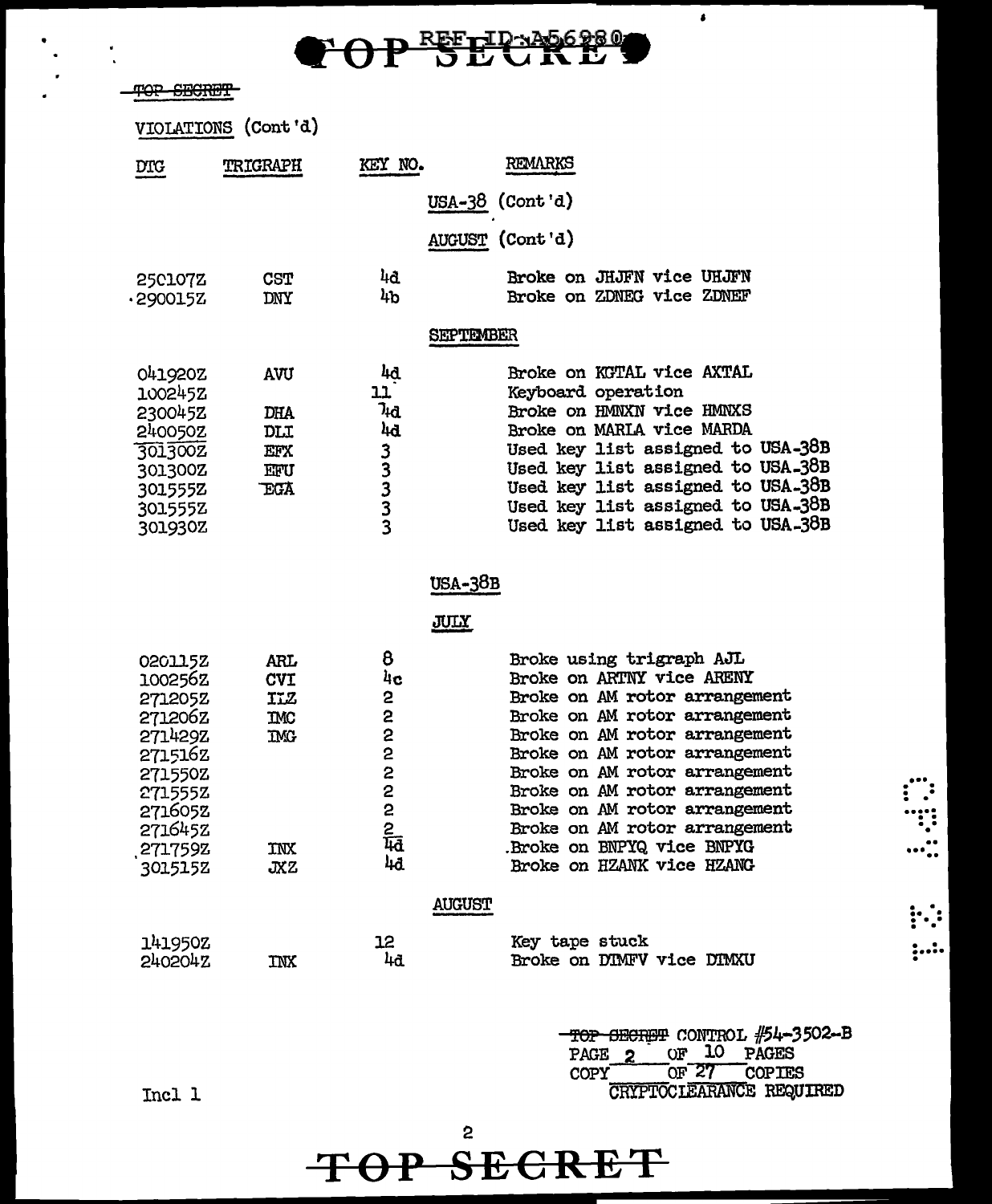### 0P SECR29

TOP SECRET

VIOLATIONS (Cont'd)

| <b>DTG</b>                    | TRIGRAPH                 | KEY NO.          | <b>REMARKS</b>                                                                  |  |
|-------------------------------|--------------------------|------------------|---------------------------------------------------------------------------------|--|
|                               |                          | USA-51           |                                                                                 |  |
|                               |                          | JULY             |                                                                                 |  |
| 081048Z                       |                          | 13               | Use of incorrect Top Secret<br>Codeword                                         |  |
| 290001Z                       | CQK                      | 8                | Broke using trigraph CUK                                                        |  |
|                               |                          | <b>AUGUST</b>    |                                                                                 |  |
| 101015Z<br>120355Z<br>161954Z |                          | 2<br>בב<br>11    | Broke on PM rotor arrangement<br>Keyboard operation<br>Keyboard operation       |  |
|                               |                          |                  | <b>SEPTEMBER</b>                                                                |  |
| 030400Z                       | <b>BCI</b>               | 14               | Random rotor failed at counter<br>reading 1458                                  |  |
| 072030Z                       |                          | 11               | Keyboard operation                                                              |  |
|                               |                          | <b>USA-53</b>    |                                                                                 |  |
|                               |                          | <b>JULY</b>      |                                                                                 |  |
| 280045Z                       | <b>CLK</b>               | 4c               | Broke on XBWVB vice XBWVG                                                       |  |
|                               |                          | <b>AUGUST</b>    |                                                                                 |  |
| 022340Z                       | <b>ACR</b>               | ı                | Third rotor straight rather<br>than reversed                                    |  |
| 022340Z                       | <b>ACS</b>               | ı                | Third rotor straight rather than<br>reversed                                    |  |
| 022340Z                       | ACT                      | ı                | Third rotor straight rather than<br>reversed <b>'</b>                           |  |
| 022340Z                       | ACX                      | ı                | Third rotor straight rather than<br>reversed                                    |  |
| 1321532<br>240400Z            | <b>BFZ</b><br><b>BGG</b> | հ<br>4a          | Broke on PDCJU vice PDCJH<br>Broke on JPQFR vice JPFQR                          |  |
|                               |                          | <b>SEPTEMBER</b> |                                                                                 |  |
| 071055Z<br>210015Z<br>251235Z | <b>CFC</b>               | 2<br>44<br>14    | Broke on PM rotor arrangement<br>Broke on FKZTU vice FKZTH<br>Bump rotor failed |  |

**TOP SECRET** 

TOP SECRET CONTROL #54-3502-B PAGE 3 OF 10 PAGES COPY OF 27 COPIES Incl 1 CRYPTOCLEARANCE REQUrRED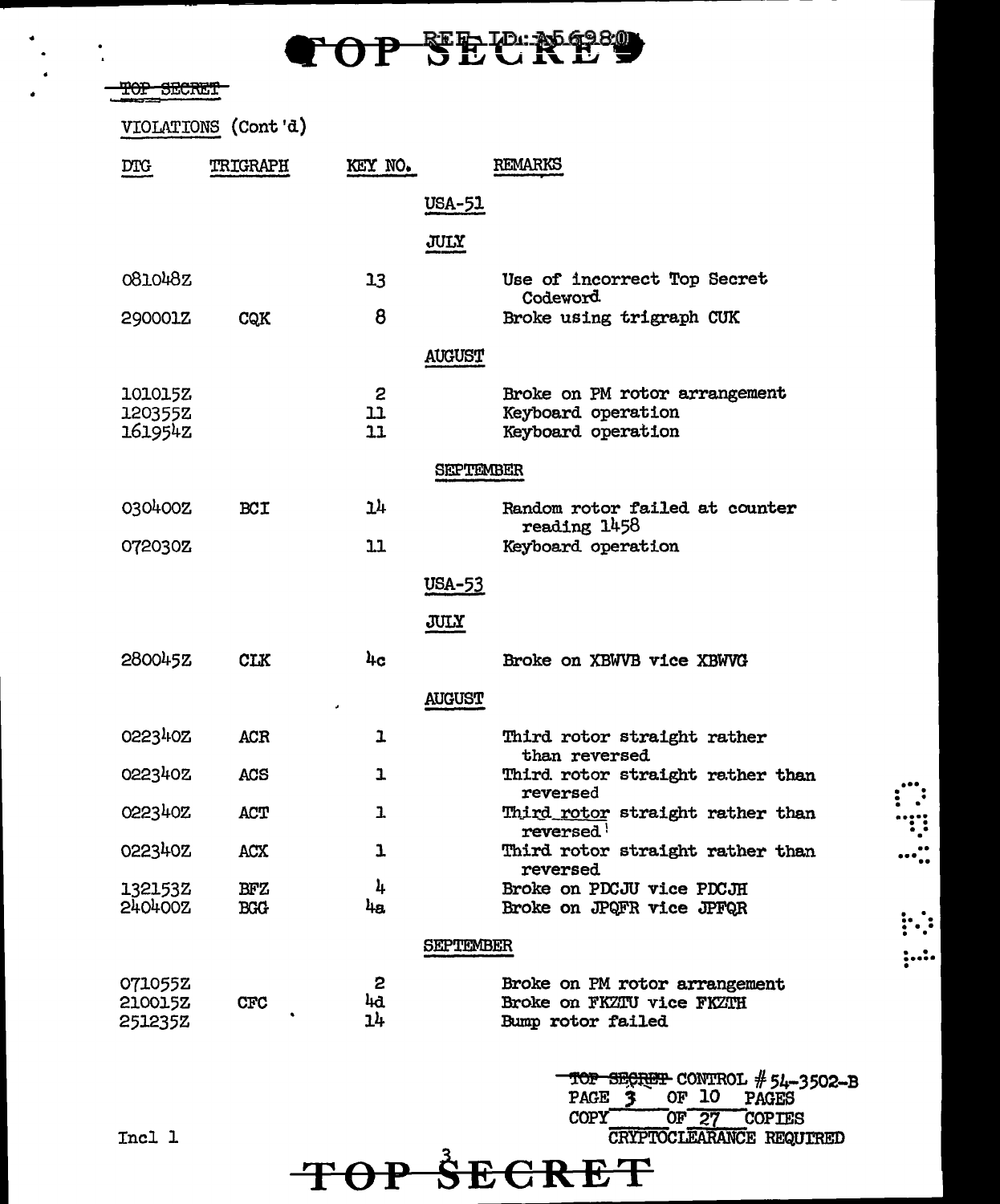

 $\bullet$ 

| VIOLATIONS         | (Cont d)                 |             |                                                         |
|--------------------|--------------------------|-------------|---------------------------------------------------------|
| <b>DIG</b>         | <b>TRIGRAPH</b>          | KEY NO.     | REMARKS                                                 |
|                    |                          |             | USA-54                                                  |
|                    |                          |             | JULY                                                    |
|                    |                          |             |                                                         |
| 050420Z<br>061630Z | AZW<br><b>BMQ</b>        | 44<br>4b    | Broke on QKTRY vice QKLRY<br>Broke on RYFMV vice QYFMV  |
| 120830Z            | CSW                      | 4d          | Broke on HRHOE vice HRHON                               |
| <b>210150Z</b>     | EJP                      | 4d          | Broke on JPGIK vice JPRIK                               |
| 251335Z            | FJJ                      | 4d          | Broke on KLJIM vice KLJIZ                               |
| 271450Z            | FUY                      | 4d          | Broke on HIUMC vice HIUMA                               |
| 291245Z            | GII                      | 2           | Broke on AM rotor arrangement                           |
|                    |                          |             | <b>AUGUST</b>                                           |
| <b>OLLOOOZ</b>     | ACT                      | 4b          |                                                         |
| 0412082            | <b>AVD</b>               | 4d          | Broke on QWASI vice QXASI<br>Broke on NIUJX vice NIUJK  |
| <b>201205Z</b>     | EAZ                      | 4d          | Broke on FNDUF vice FNAUF                               |
| 280735Z            | AJI                      | 4b          | Broke on WIQKK vice VIQKK                               |
|                    |                          |             |                                                         |
|                    |                          |             | SEPTEMBER                                               |
| 082035Z            | <b>CSY</b>               | 4a          | Broke on CKQUE vice CKQEU                               |
| 131400Z            | EEG                      | 4d          | Broke on SDIAK vice SDIAF                               |
| 200550Z            | FKA                      | 4d          | Broke on SGTKR vice SGTKP                               |
| 200550Z            | FRL                      | 4b          | Broke on JUZIB vice JVZIB                               |
| 231905Z            | <b>GHN</b>               | 4d          | Broke on MEKZP vice WEKZP                               |
|                    |                          |             | <b>USA-54A</b>                                          |
|                    |                          | <b>JULY</b> |                                                         |
| 011430Z            | A?K                      | 4a          | Broke on KDXNI vice KDNXI                               |
| 020235Z            | <b>APG</b>               | 4b          | Broke on XNYDE vice XOYDE                               |
| 050015Z            | <b>BKQ</b>               | 10          | Message indicator derived                               |
| 080110Z            | CIO                      | 2           | using deciphering procedure<br>Broke on 7 July PM rotor |
|                    |                          |             | arrangement                                             |
| 080930Z            | <b>CMA</b>               | 4d          | Broke on OKIDC vice OUIDC                               |
| 100525Z            | <b>DDV</b>               | 4d          | Broke on OEVDH vice DEVDH                               |
| 1311252            | <b>DVQ</b>               | 4d          | Broke on VYLUQ vice VYLEQ                               |
| 161310Z            | <b>EPC</b>               | 10          | Message indicator derived                               |
| 1803502            |                          |             | using deciphering procedure                             |
| 2020562            | <b>EYX</b><br><b>GRR</b> | 4d<br>4b    | Broke on RDQKJ vice PDQKJ                               |
|                    |                          |             | Broke on HLEXV vice HLEXU                               |

Incl 1

 $\mathbf{l}_\text{+}$ 

TOP

TOP SECRET CONTROL #54-3502-B<br>PAGE 4 OF 10 PAGES PAGE 4 OF 27 COPIES **SECRET** CRETTINGLE REQUIRED

∵: .....

 $\mathbb{N}$ 

 $|$  :  $\cdot$  :  $\cdot$   $|$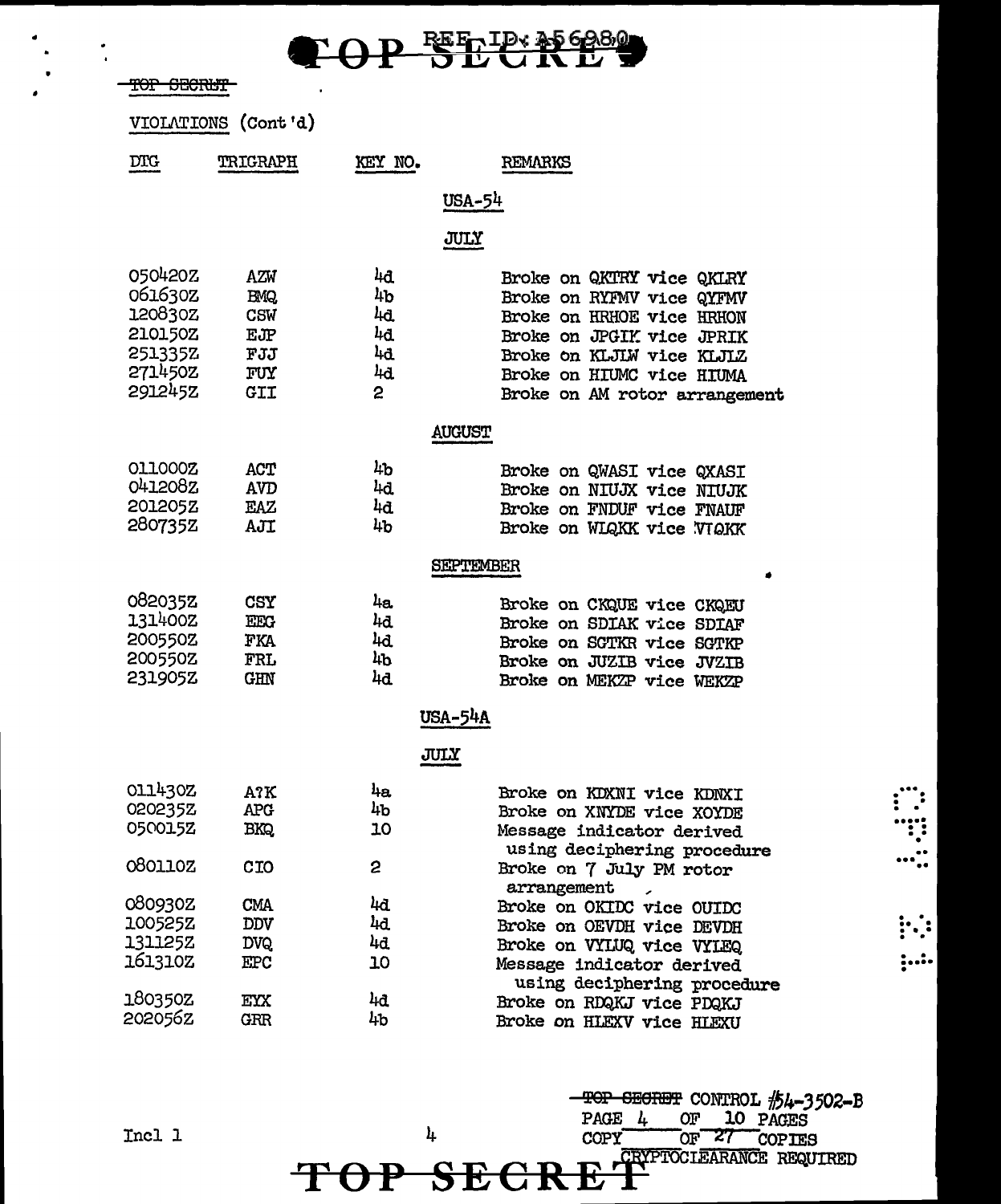¢ OPEE PPC KE

TOP SECRET

J.

|                                                                | VIOLATIONS (Cont'd)                           |                                 |                                                                                                                                                                            |
|----------------------------------------------------------------|-----------------------------------------------|---------------------------------|----------------------------------------------------------------------------------------------------------------------------------------------------------------------------|
| <b>DTG</b>                                                     | TRIGRAPH                                      | KEY NO.                         | REMARKS                                                                                                                                                                    |
|                                                                |                                               |                                 | USA-54A (Cont'd)                                                                                                                                                           |
|                                                                |                                               |                                 | JULY (Cont'd)                                                                                                                                                              |
| 2020562<br>.270302Z<br>2807302<br>2909152                      | <b>GGX</b><br>HZX<br>IGY<br><b>IRV</b>        | 6<br>4d<br>4d.<br>48.           | Omitted traffic type designator<br>Broke on EKUBG vice EKEBG<br>Broke on TGPKQ vice TQPKQ<br>Broke on CAEPN vice CEAPN                                                     |
|                                                                |                                               |                                 | <b>AUGUST</b>                                                                                                                                                              |
| 090535Z<br>112345Z<br>1204302<br>1622222<br>162352Z<br>280045Z | DAL<br>DPN<br>DQI<br>ENJ<br>EOS<br><b>GVL</b> | 4d<br>4c<br>5<br>4d<br>44<br>4d | Broke on VFBOX vice VFBOJ<br>Broke on PYIFE vice VYIFE<br>Broke on CBTZS vice COTZS<br>Broke on UKUYX vice DKREX<br>Broke on DVRGQ vice DVRGZ<br>Broke on RUBPH vice ROBPH |
|                                                                |                                               |                                 | SEPTEMBER                                                                                                                                                                  |
| 032250Z<br>2912402<br>0112452                                  | AQP<br>EUT                                    | 14<br>4a<br>3                   | Random rotor failed<br>Broke on XJOAK vice XJAOK<br>Used key list assigned to<br><b>USA-54</b>                                                                             |
| 011320Z                                                        |                                               | 3                               | Used key list assigned to<br>USA-54                                                                                                                                        |
| 012345Z                                                        |                                               | 3                               | Used key list assigned to<br>USA-54                                                                                                                                        |
| 0114052                                                        |                                               | 3                               | Used key list assigned to<br>USA-54                                                                                                                                        |
|                                                                |                                               |                                 | <b>USA-54C</b>                                                                                                                                                             |
|                                                                |                                               |                                 | JULY                                                                                                                                                                       |
| 080315Z<br>160515Z                                             | <b>BCD</b><br>CNC                             | 44<br>10                        | Broke on PDRAT vice PDRPU<br>Message indicator derived using<br>deciphering procedure                                                                                      |
| 1613352<br>161640Z                                             | <b>CPC</b><br><b>CPZ</b>                      | 4ð<br>4a                        | Broke on ZGNZL vice ZGNZS<br>Broke on RLCYC vice LRCYC                                                                                                                     |
| 170228Z<br><b>230415Z</b>                                      | CRI                                           | 4d<br>4d                        | Broke on NDJSK vice NDJST<br>Broke on VOHTF vice VONTF                                                                                                                     |
|                                                                | <b>DZI</b>                                    |                                 |                                                                                                                                                                            |
|                                                                |                                               |                                 | <b>AUGUST</b>                                                                                                                                                              |
| 100700Z                                                        | <b>BTS</b>                                    | 44                              | Broke on KMJYR vice KMJVR                                                                                                                                                  |
| Incl 1                                                         |                                               |                                 | SECRET CONTROL #54-3502-B<br><b>PAGE</b><br>ОF<br>5<br><b>COPY</b><br>О۳<br>CRYPTOCLEARANCE REQUIRED<br>OP SECRI                                                           |

W. .....

 $;...$ 

 $\Lambda$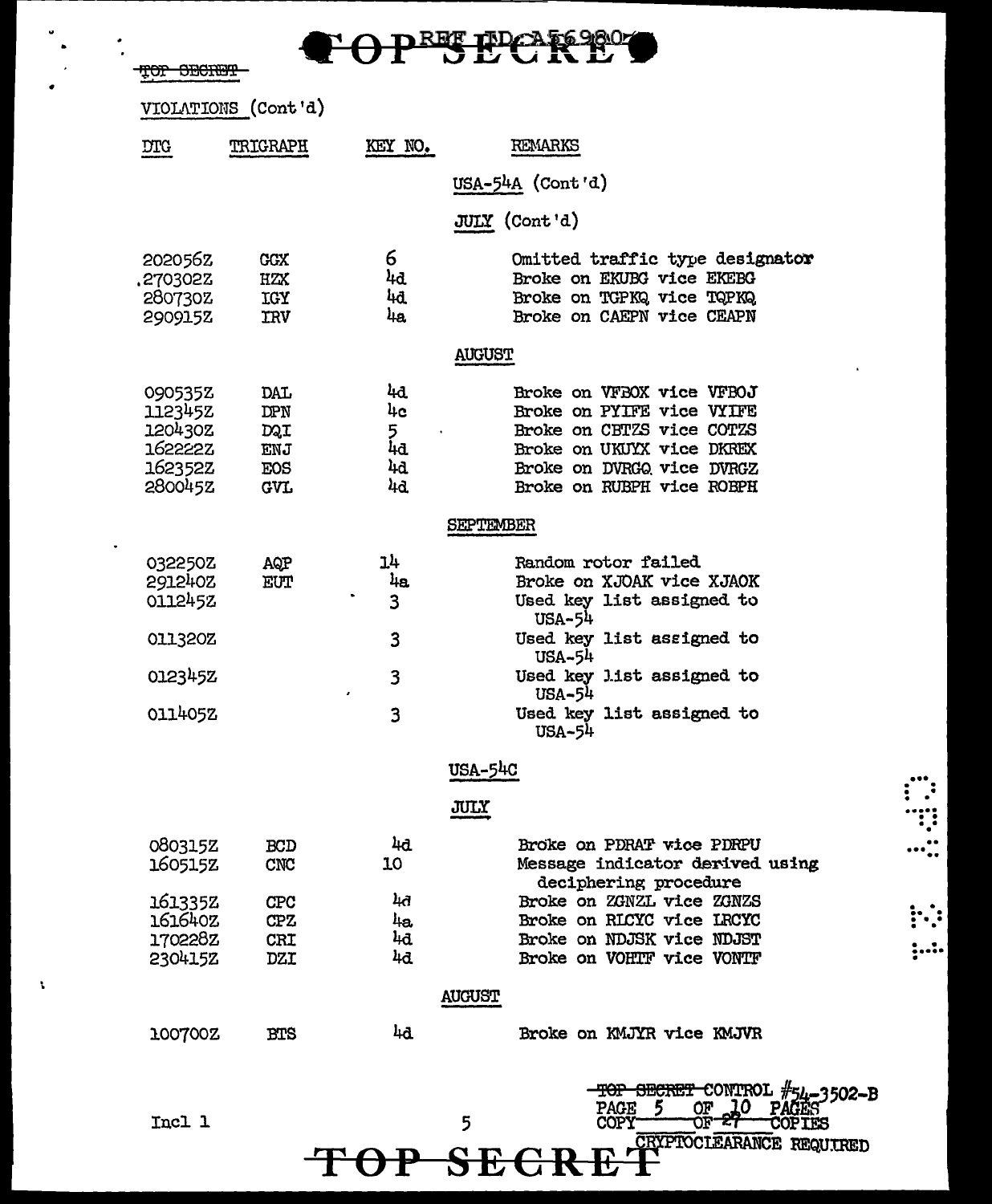

 $\mathbf{r}$ 

 $\hat{\mathbf{v}}$ 

|                                                                           | VIOLATIONS (Cont'd)                                                       |                                       |                                                                                                                                                                                            |
|---------------------------------------------------------------------------|---------------------------------------------------------------------------|---------------------------------------|--------------------------------------------------------------------------------------------------------------------------------------------------------------------------------------------|
| <b>DTG</b>                                                                | TRIGRAPH                                                                  | KEY NO.                               | REMARKS                                                                                                                                                                                    |
|                                                                           |                                                                           |                                       | USA-55                                                                                                                                                                                     |
|                                                                           |                                                                           |                                       | JULY                                                                                                                                                                                       |
| 0701052<br>070105Z<br>1421152<br>202320Z<br>270057Z<br>2704282<br>302126Z | ANY<br><b>AOG</b><br><b>BGJ</b><br>CCQ<br><b>CNR</b><br>COW<br><b>CVG</b> | 4c<br>4b<br>4d<br>44<br>4b<br>7<br>4d | Broke on ZTAQU vice ZTAUU<br>Broke on CXNVQ vice DXNVQ<br>Broke on YIPOH vice YHPOH<br>Broke on KAAXS vice KEAXS<br>Broke on PRSDX vice PRSDW<br><b>KIMXD</b><br>Broke on BMDDV vice PMIDV |
|                                                                           |                                                                           |                                       | <b>AUGUST</b>                                                                                                                                                                              |
| 0400502<br>052221Z<br>0621302<br>102140Z<br>290050Z                       | ADW<br><b>AIM</b><br><b>ARV</b><br>AWM<br>DND                             | 4c<br>4d<br>4c<br>4d<br>4d            | Broke on YDOTG vice YDOTD<br>Broke on ZPDIO vice ZMIPX<br>Broke on KPGKC vice KPGKZ<br>Broke on XEEMQ vice MEEMQ<br>Broke on NFUYZ vice NFDYZ                                              |
|                                                                           |                                                                           |                                       | <b>SEPTEMBER</b>                                                                                                                                                                           |
| 050050Z<br>160026Z<br>180?552                                             | ARP<br><b>BYX</b>                                                         | 4c<br>14<br>44                        | Broke on PAMES vice PAMBS<br>Fourth rotor failed<br>Broke on HQZFR vice HQZFY                                                                                                              |
|                                                                           |                                                                           |                                       | USA-56<br>JULY                                                                                                                                                                             |
| 2009062                                                                   | FNW                                                                       | 6                                     | Omitted traffic type designator                                                                                                                                                            |
| 2307202<br>261300Z<br>2615352                                             | DWH                                                                       | 4c<br>15<br>3                         | SEPTEMBER<br>Broke on CCSCA vice CGSCA<br>Correct DTG 260724Z<br>Used key list assigned to 6910th<br>Scty Gp                                                                               |
|                                                                           |                                                                           |                                       | TOP SECRET CONTROL #54-3502-B<br>6<br>OF 10<br>PAGE<br><b>PAGES</b><br>OF 27<br>COPY<br><b>COPIES</b>                                                                                      |

 $\vdots$ 

.....

 $\ddot{z}$ 

CRYPTOCLEARANCE REQUIRED

Incl 1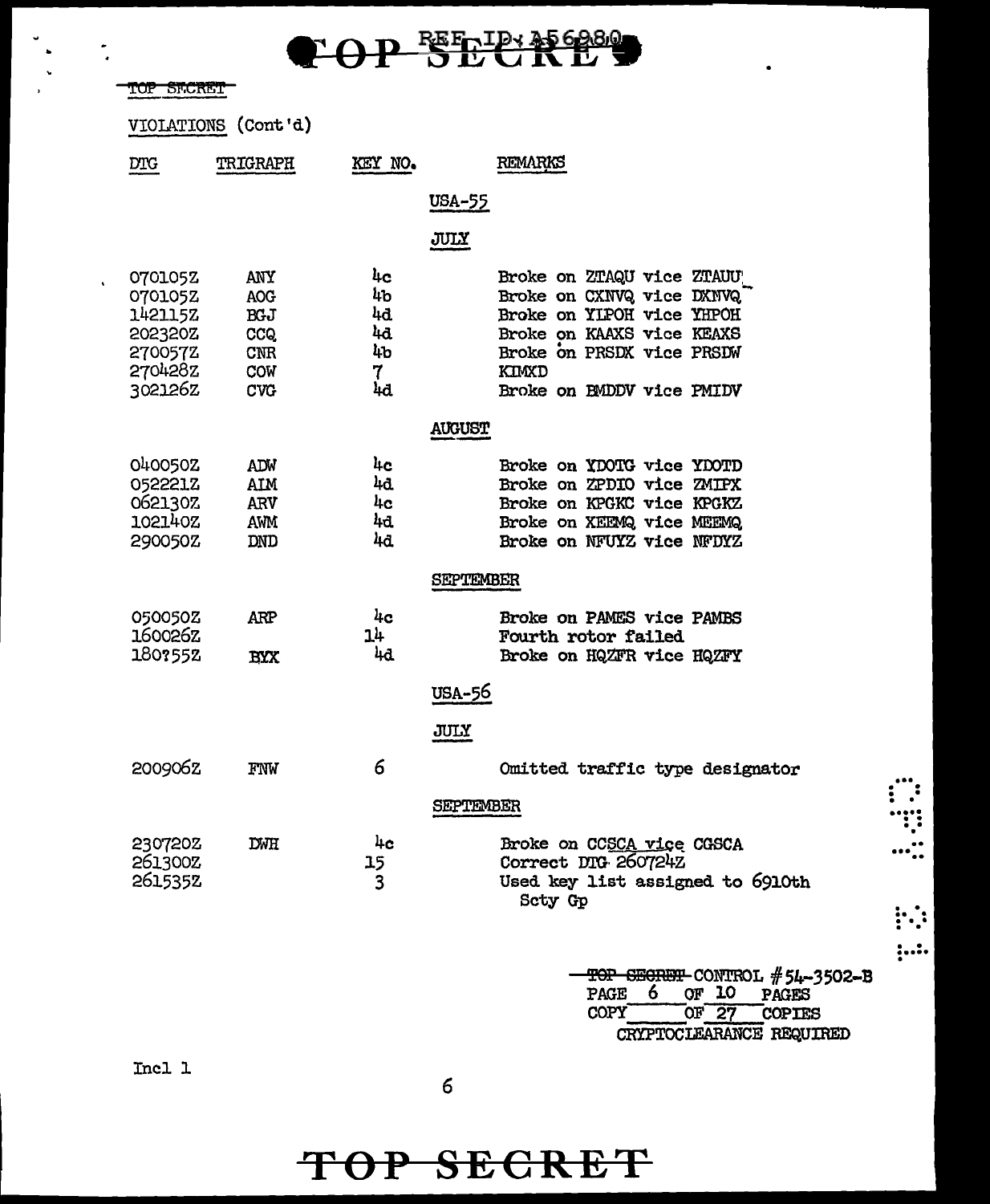|  |    | $\mathbf{F} \cap \mathbf{D}$ REE $F \mathbf{\psi}$ in $\mathbf{F} \mathbf{\psi}$ |  |
|--|----|----------------------------------------------------------------------------------|--|
|  | VI | <b>DLUNLV</b>                                                                    |  |

 $\frac{1}{2}$ 

TOP SECRET

 $\bullet$ 

|                                          | VIOLATIONS (Cont'd)             |                              |                                                                                                            |
|------------------------------------------|---------------------------------|------------------------------|------------------------------------------------------------------------------------------------------------|
| <b>DIG</b>                               | <b>TRIGRAPH</b>                 | KEY NO.                      | REMARKS                                                                                                    |
|                                          |                                 |                              | USA-56A                                                                                                    |
|                                          |                                 |                              | JULY                                                                                                       |
| 3012402                                  |                                 | 3                            | Used key list assigned to 6910th<br>Scty Gp                                                                |
| 301425Z                                  |                                 | $\overline{3}$               | Used key list assigned to 6910th<br>Sety Gp                                                                |
| 302240Z                                  |                                 | 3                            | Used key list assigned to 6910th<br>Ecty Gp                                                                |
|                                          |                                 |                              | <b>AUGUST</b>                                                                                              |
| <b>060130Z</b><br>200620Z                |                                 | 9a<br>$\mathbf{c}$           | Broke on AA vice EE<br>Broke on rotor arrangement for<br>$21$ $Au$ g                                       |
| 231005Z                                  |                                 | 2                            | Broke on PM rotor arrangement                                                                              |
|                                          |                                 |                              | <u>USA-57</u>                                                                                              |
|                                          |                                 |                              | JULY                                                                                                       |
| 030945Z<br>070510Z<br>1622452<br>301620Z | PIT<br>DQD<br><b>KAK</b>        | <b>hd</b><br>4ð<br>9а.<br>4b | Broke on WFTOR vice SFTOR<br>Broke on UGYWN vice UGYWI<br>Broke on BB vice AA<br>Broke on KCCOF vice KCBOF |
|                                          |                                 |                              | <b>AUGUST</b>                                                                                              |
| 1111452<br>212030Z<br>260045Z            | <b>DZY</b><br><b>TDS</b><br>JNR | 2<br>4d<br>4d                | Broke on PM rotor arrangement<br>Broke on DIPVQ vice DPPVQ<br>Broke on OBZJQ vice IEZJQ                    |
|                                          |                                 |                              | SEPTEMBER                                                                                                  |
| <b>111720Z</b><br>1618202<br>1800252     | cJH<br>DIM                      | 4d<br>8<br>14                | Broke on USCJT vice USFJT<br>Broke using trigraph DIV<br>Fourth rotor failed                               |
| 212112Z<br>250425Z<br>2520152            | EIN<br>FJO<br>FMZ               | 4d<br>Ŀd<br>4d               | Broke on LWRHG vice IWRHG<br>Brcke on ROLLI vice ROLLR<br>Broke on QUYTC vice QUTTC                        |

Incl. 1

 $\overline{7}$ 

TOP SECRET CONTROL #54-3502-B<br>PAGE 7 OF 10 PAGES **COPY**  $or 27$ COPIES CRYPTOCIEARANCE REQUIRED

 $\vdots$  :

 $; ...$ 

#### TOP SECRE  $\mathbf T$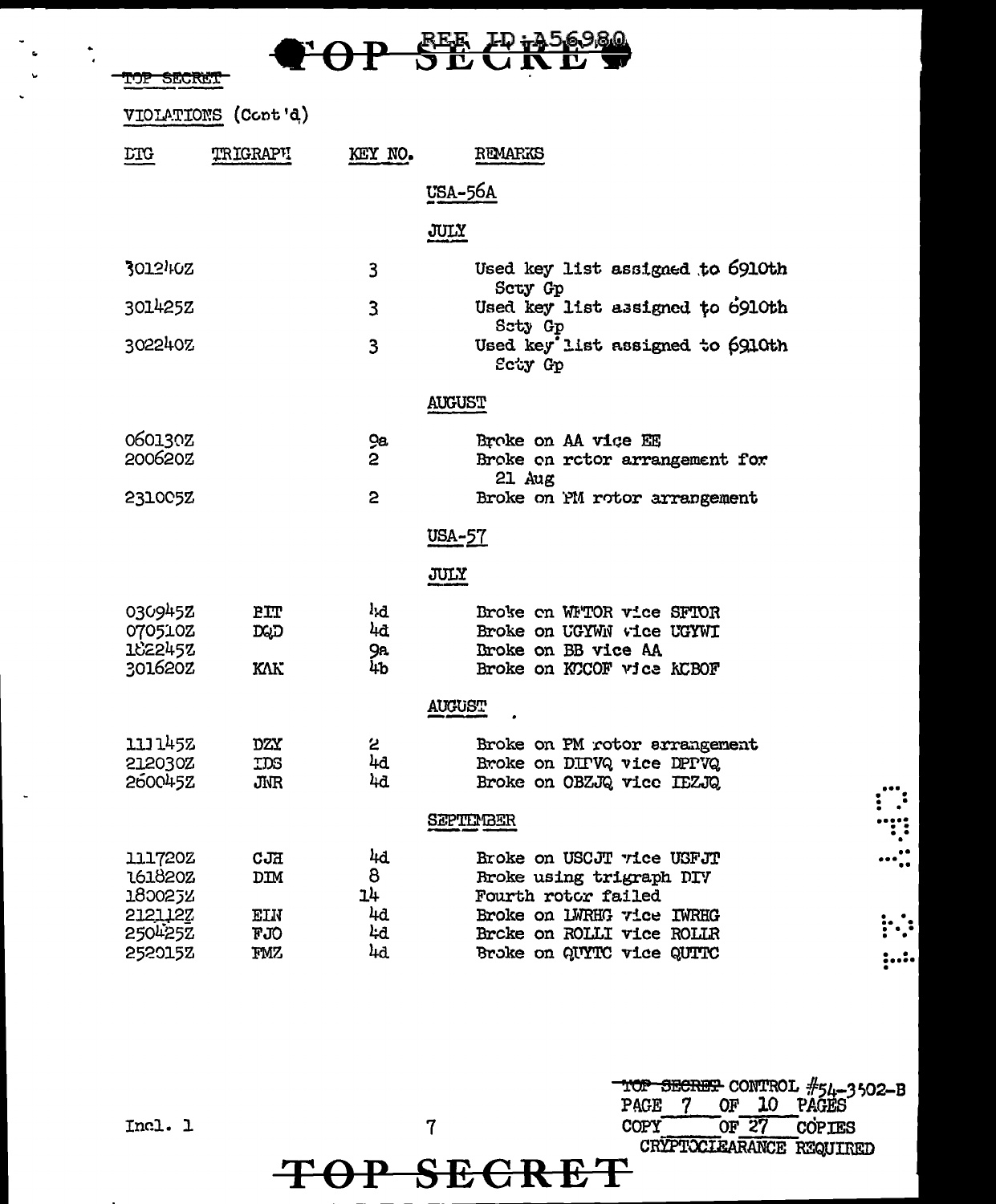**FOP SECRET** 

TOP SECRET

|                                                                                                                       | VIOLATIONS (Cont'd)                    |                                                                    |                                                                                                                                                                                                                                                                                                                                                                    |
|-----------------------------------------------------------------------------------------------------------------------|----------------------------------------|--------------------------------------------------------------------|--------------------------------------------------------------------------------------------------------------------------------------------------------------------------------------------------------------------------------------------------------------------------------------------------------------------------------------------------------------------|
| <b>DTG</b>                                                                                                            | TRIGRAPH                               | KEY NO.                                                            | REMARKS                                                                                                                                                                                                                                                                                                                                                            |
|                                                                                                                       |                                        | <b>USA-57A</b>                                                     |                                                                                                                                                                                                                                                                                                                                                                    |
|                                                                                                                       |                                        | JULY                                                               |                                                                                                                                                                                                                                                                                                                                                                    |
| 290530Z                                                                                                               |                                        | 14                                                                 | Third rotor failed to step at<br>counter reading 1642                                                                                                                                                                                                                                                                                                              |
|                                                                                                                       |                                        |                                                                    | SEPTEMBER                                                                                                                                                                                                                                                                                                                                                          |
| <b>Q60010Z</b><br>130520Z<br>1901452<br>2321402                                                                       | AFR<br><b>BLY</b><br><b>BWY</b><br>CJH | 44<br><u>4a</u><br>4c<br>4d                                        | Broke on EMRBD vice EMRPB<br>Broke on OBRER vice RBRER<br>Broke on DDXIZ vice DTXIZ<br>Broke on RUVEY vice RDVEY                                                                                                                                                                                                                                                   |
|                                                                                                                       |                                        |                                                                    | 6910TH SG                                                                                                                                                                                                                                                                                                                                                          |
|                                                                                                                       |                                        | JULY                                                               |                                                                                                                                                                                                                                                                                                                                                                    |
| 0612482                                                                                                               |                                        | 11                                                                 | Key tape contained 12 consecutive<br>letters characters                                                                                                                                                                                                                                                                                                            |
| <b>131120Z</b><br>161015Z                                                                                             | BJF                                    | 4d<br>$\mathbf{2}$                                                 | Broke on IHVXO vice LHVXK<br>Broke on PM rotor arrangement                                                                                                                                                                                                                                                                                                         |
| 301500Z                                                                                                               | <b>BZL</b>                             | 4d                                                                 | Broke on MAFHY vice MAFNY                                                                                                                                                                                                                                                                                                                                          |
|                                                                                                                       |                                        | AUGUST                                                             |                                                                                                                                                                                                                                                                                                                                                                    |
| 0603452<br>0808452<br>110820Z<br>250830Z<br>2509212<br>251000Z<br>2510052<br>2511422<br>2511452<br>251200Z<br>251200Z | <b>BOX</b>                             | 12<br>4c<br>2<br>2<br>2<br>2<br>2<br>2<br>2<br>2<br>$\overline{2}$ | Key tape stuck<br>Broke on BURRG vice VURRG<br>Broke on PM rotor arrangement<br>Broke on PN rotor arrangement<br>Broke on PM rotor arrangement<br><b>Rroke on PM rotor arrangement</b><br>Broke on PM rotor arrangement<br>Broke on PM rotor arrangement<br><b>Eroke on PM rotor arrangement</b><br>Broke on PM rotor arrangement<br>Broke on PM rotor arrangement |
|                                                                                                                       |                                        |                                                                    | 6920TH SCTY GP                                                                                                                                                                                                                                                                                                                                                     |
|                                                                                                                       |                                        | JULY                                                               |                                                                                                                                                                                                                                                                                                                                                                    |
| 170200Z                                                                                                               | DM?                                    | 4a                                                                 | Broke on INHIB vice INUIZ                                                                                                                                                                                                                                                                                                                                          |
| Incl 1                                                                                                                |                                        |                                                                    | TOP SECRET CONTROL #54-3502-B<br>PAGE &<br>OF 10<br>PAGES<br>OF $27$<br>COPY<br><b>COPIES</b><br>CRYPTOCLEARANCE REQUIRED                                                                                                                                                                                                                                          |
|                                                                                                                       |                                        |                                                                    |                                                                                                                                                                                                                                                                                                                                                                    |

 $\ddot{ }$ 

 $\boldsymbol{8}$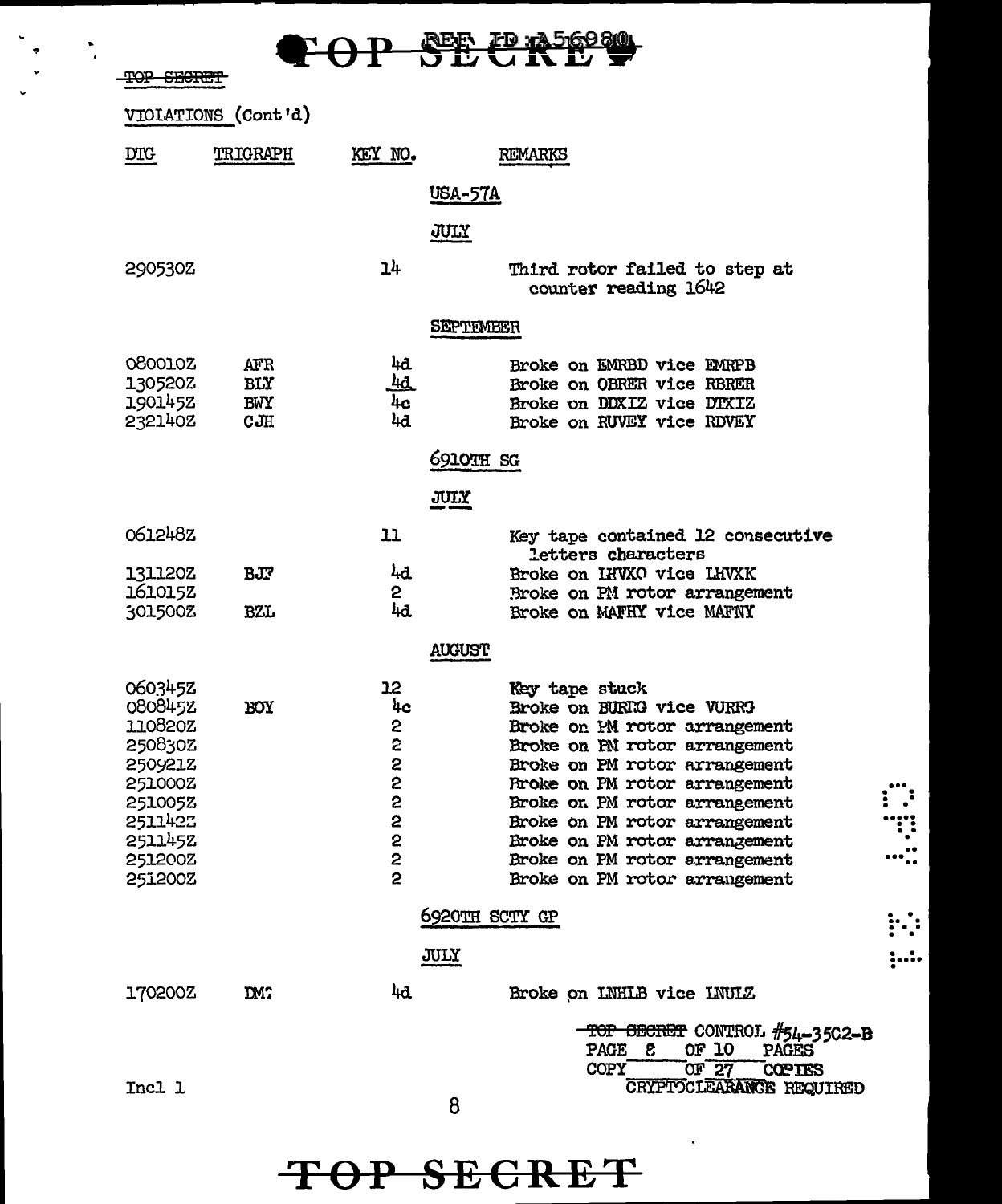| <del>-CECRE</del>         |                       |                    |                  |                                                                                          |  |
|---------------------------|-----------------------|--------------------|------------------|------------------------------------------------------------------------------------------|--|
|                           | VIOIATIONS - (Cont'd) |                    |                  |                                                                                          |  |
| $\overline{\text{DTC}}$   | TRIGRAPH              | KEY NO.            |                  | <b>REMARKS</b>                                                                           |  |
|                           |                       |                    |                  | 6920TH SCTY GP(Cont'd)                                                                   |  |
|                           |                       |                    | <b>AUGUST</b>    |                                                                                          |  |
| 100030Z                   |                       | 5                  |                  | Alignment derived uaing procedure<br>for first message of eryptoperiod                   |  |
| 181435Z                   |                       | 11                 |                  | Keyboard operation                                                                       |  |
|                           |                       |                    | <b>SEPTEMBER</b> |                                                                                          |  |
| 020400Z<br>1207052        |                       | 11<br>11           |                  | Clear text tape<br>Keyboard operation                                                    |  |
| 1109007                   |                       | 5                  |                  | Alignment derived using proceduie<br>for first message of cryptoperiod                   |  |
| 1506077<br>1716172        | <b>FPA</b>            | 4d<br>13           |                  | Broke on HYJAX vice HFGAK<br>Message relayed to stations not                             |  |
|                           |                       |                    |                  | authorized to receive COMINT<br>information                                              |  |
|                           |                       |                    | SSO FEAF         |                                                                                          |  |
|                           |                       |                    | JULY             |                                                                                          |  |
| 0605582                   |                       | 11                 |                  | Clear text tape                                                                          |  |
|                           | $\bullet$             |                    | <b>SEPTEMBER</b> |                                                                                          |  |
| 0601152                   |                       | 11                 |                  | Clear text tape                                                                          |  |
|                           |                       |                    | <b>SSO USAFE</b> |                                                                                          |  |
|                           |                       |                    | <b>AUGUST</b>    |                                                                                          |  |
| 182100Z                   |                       | $11$               |                  | Keyboard operation                                                                       |  |
|                           |                       |                    | 6961ST SCTY GP   |                                                                                          |  |
|                           |                       |                    | JULY             |                                                                                          |  |
| <b>060040Z</b><br>120330Z |                       | בב.<br>בב          |                  | Keyboard operation<br>Maybourd operation                                                 |  |
| 200130Z                   |                       | 11                 |                  | Keyboard operation                                                                       |  |
|                           |                       |                    | <b>AUGUST</b>    |                                                                                          |  |
| 062215Z<br>081646Z        |                       | 12<br>$\mathbf{u}$ |                  | Rotors failed<br>Keyboard operation                                                      |  |
| 131950Z                   |                       | 11                 |                  | Keyhoard operation                                                                       |  |
| Incl.                     |                       |                    |                  | <del>TOP SECRET </del> CONTROL #51-3502-B<br>PAGE 9 OF 10 PACES<br>PAGE<br><b>COPIES</b> |  |
|                           |                       |                    | 9                | COPY<br><u> ೧೯೯೯</u> 77<br>CRYPTOCLEARANCE REQUIRED                                      |  |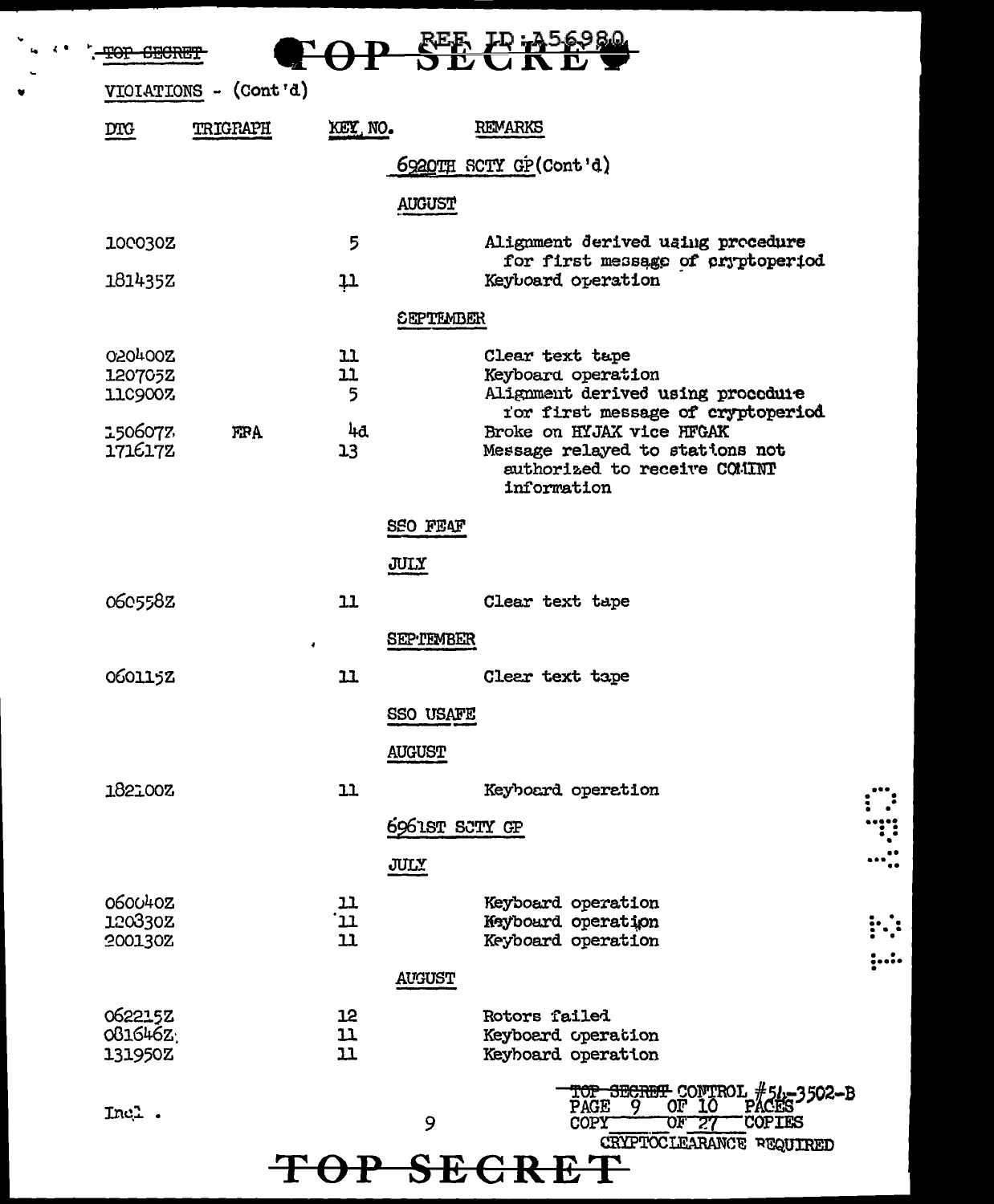|      |  | $\triangle$ on $\triangle$ F ID $356980$ |
|------|--|------------------------------------------|
| VUT. |  | <b>DEURE F</b>                           |

使备 开

VIOLATIONS (Cont'd)

| <b>DTG</b>         | TRIGRAPH | KEY NO.  | <b>REMARKS</b>                       |
|--------------------|----------|----------|--------------------------------------|
|                    |          |          | 6961ST SCTY GP (Cont'd)              |
|                    |          |          | SEPTEMBER                            |
| 010625Z<br>120315Z |          | 12<br>11 | Key tape stuck<br>Keyboard operation |
| 102113Z            |          | 11       | Keyboard operation                   |
| 171040Z            |          | 11       | Keyboard operation                   |
| 252204Z            |          | 11       | Keyboard operation                   |

 $\vdots$  $;...$ 

ः  $\cdots$  :

TOP SECRET CONTROL # 54-3502-B<br>PAGE 10 OF 10 PAGES<br>COPY OF 27 COPIES<br>CRYPTOCLEARANCE REQUIRED

 $Incl 1$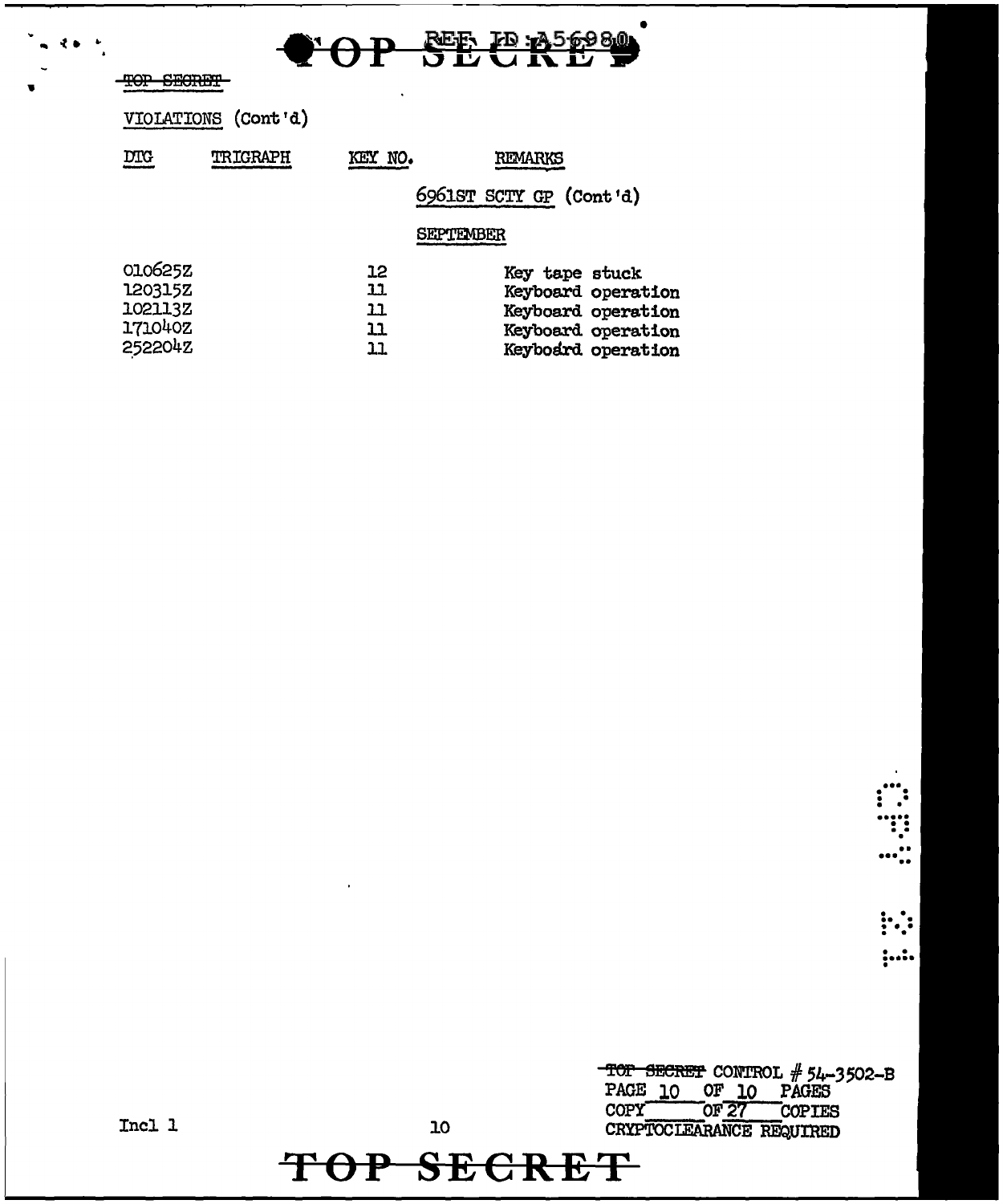

. ,.

#### KEY LIST OF AIR FORCE VIOLATIONS

#### July, Aug., & Sept., 1954

#### ROTOR ARRANGEMENT

- 1. Encipherment with one rotor reversed rather than straight, straight rather than reversed, or with one or more incorrect rotors. (Reference AFSAG 1262, para 5006a(l))
- 2. Use of a rotor arrangement for an inappropriate cryptoperiod, day or month. (Reference AFSAG 1262, para 5006a(l))
- 3. Use of a rotor arrangement from a key list assigned to another station. (Reference AFSAG 1262, para 5003b)

#### ROTOR ALIGNMENTS AND MESSAGE INDICATORS

- 4. Discrepancy between the message rotor alignment resulting from decipherment of the message indicator and message rotor alignment actually required to decipher the message, although the latter was correctly derived. The discrepancy involved (a) transposition of letters, (b) substitution of a letter alphabetically adjacent to the correct letter, (c) substitution of a phonetically similar letter, or (d) errors in encipherment.
- 5. Failure to tail previously enciphered message. (Reference AFSAG 1262. para 6002a(4))
- 6. Omission or addition of one or more letters to the message indicator.
- 7. The message rotor alignment was transmitted in the clear as the last five letters of the message indicator. (Reference AFSAG 1262, para 6002a(5))

#### KEY GROUP

8. The trigraphic key-group indicator in the message indicator did not correspond to the key group actually used for encipherment. Reuse of a key group was not involved. (Reference AFSAG 1262, para 5004b)

#### MACHINE DESIGNATOR AND MULTISWITCH SETTING

9. The machine designator in the message indicator did not correspond to the multiswitch setting used for encipherment. The messages were  $(a)$ correctly enciphered or (b) incorrectly enciphered. (Reference AFSAG 1262, para 6002a(l))

Incl 2 CRYPTOCIEARANCE REQUIRED